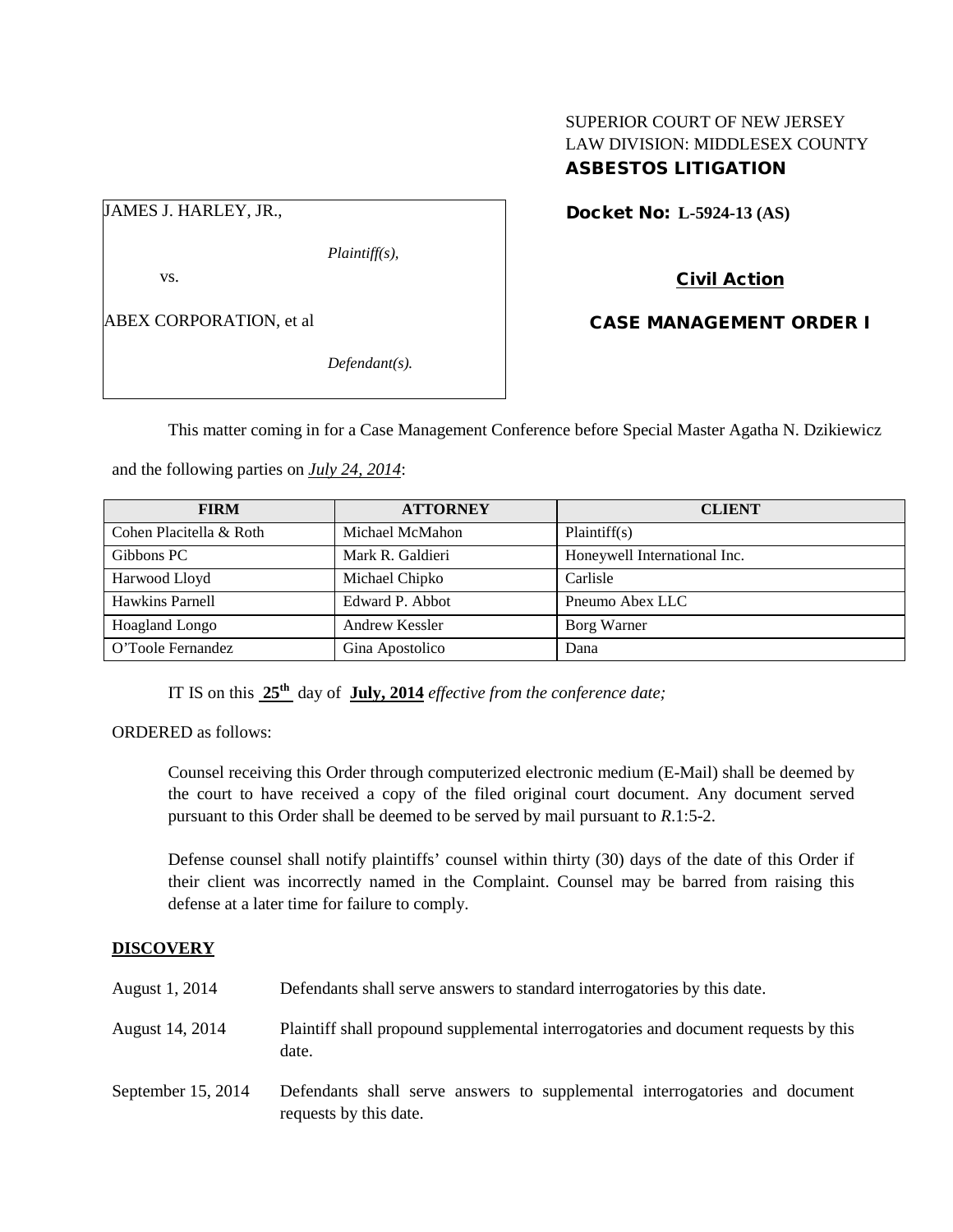| August 14, 2014    | Defendants shall propound supplemental interrogatories and document requests by<br>this date.                                                                                                               |
|--------------------|-------------------------------------------------------------------------------------------------------------------------------------------------------------------------------------------------------------|
| September 15, 2014 | Plaintiff shall serve answers to supplemental interrogatories and document requests<br>by this date.                                                                                                        |
| October 31, 2014   | Fact discovery, including depositions, shall be completed by this date. Plaintiff's<br>counsel shall contact the Special Master within one week of this deadline if all fact<br>discovery is not completed. |
| November 28, 2014  | Depositions of corporate representatives shall be completed by this date.                                                                                                                                   |

#### **EARLY SETTLEMENT**

December 15, 2014 Settlement demands shall be served on all counsel and the Special Master by this date.

#### **SUMMARY JUDGMENT MOTION PRACTICE**

- December 26, 2014 Summary judgment motions shall be filed no later than this date.
- January 23, 2015 Last return date for summary judgment motions.

### **MEDICAL DEFENSE**

- August 15, 2014 Plaintiff shall serve executed medical authorizations by this date.
- September 30, 2014 Plaintiff shall serve medical expert reports by this date.
- September 30, 2014 Plaintiff is to arrange for the transfer of pathology specimens and x-rays, if any, by this date.
- January 30, 2015 Defendants shall identify its medical experts and serve medical expert reports, if any, by this date. **In addition, defendants shall notify plaintiff's counsel (as well as all counsel of record) of a joinder in an expert medical defense by this date.**

#### **LIABILITY EXPERT REPORTS**

- December 31, 2014 Plaintiff shall identify its liability experts and serve liability expert reports or a certified expert statement by this date or waive any opportunity to rely on liability expert testimony.
- February 6, 2015 Defendants shall identify its liability experts and serve liability expert reports, if any, by this date or waive any opportunity to rely on liability expert testimony.

#### **EXPERT DEPOSITIONS**

February 27, 2015 Expert depositions shall be completed by this date. To the extent that plaintiff and defendant generic experts have been deposed before, the parties seeking that deposition in this case must file an application before the Special Master and

\_\_\_\_\_\_\_\_\_\_\_\_\_\_\_\_\_\_\_\_\_\_\_\_\_\_\_\_\_\_\_\_\_\_\_\_\_\_\_\_\_\_\_\_\_\_\_\_\_\_\_\_\_\_\_\_\_\_\_\_\_\_\_\_\_\_\_\_\_\_\_\_\_\_\_\_\_\_\_\_\_\_\_\_\_\_\_\_\_\_\_\_\_\_\_\_\_\_\_\_\_\_\_\_\_\_\_\_\_\_